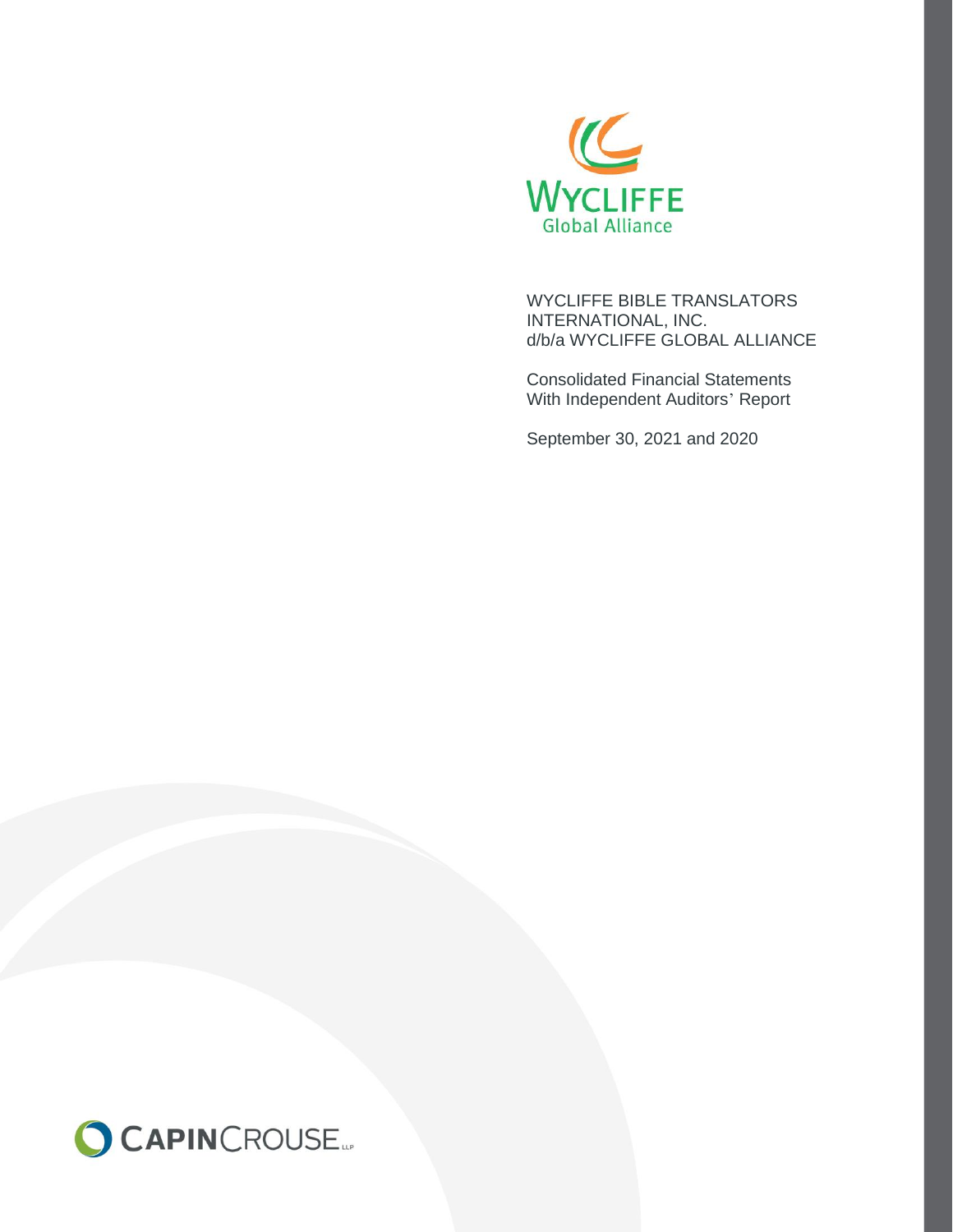### **Table of Contents**

|                                                      | Page |
|------------------------------------------------------|------|
| Independent Auditors' Report                         |      |
| <b>Consolidated Financial Statements</b>             |      |
| <b>Consolidated Statements of Financial Position</b> | 3    |
| <b>Consolidated Statements of Activities</b>         | 4    |
| <b>Consolidated Statements of Cash Flows</b>         | 6    |
| Notes to Consolidated Financial Statements           | 7    |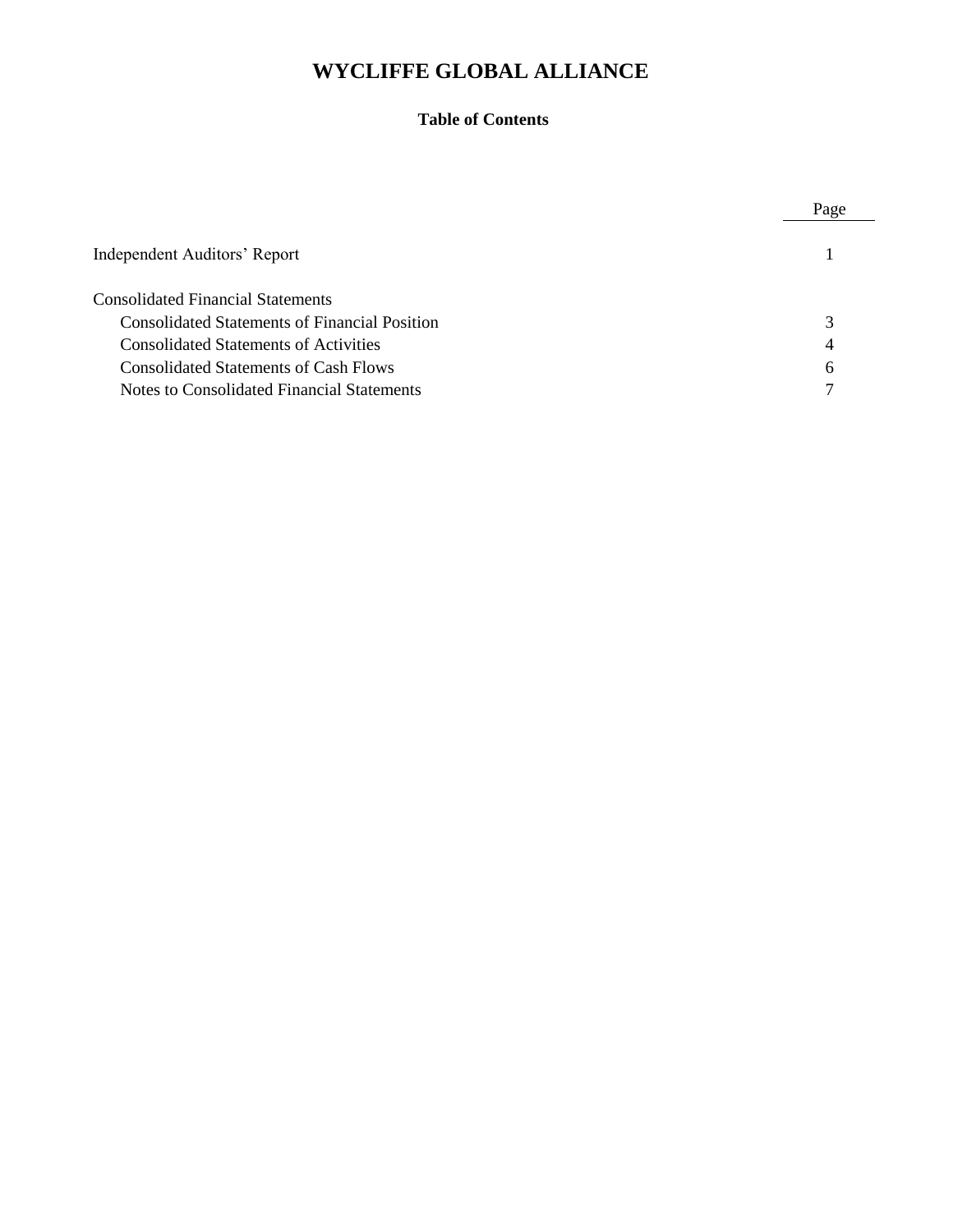

#### **INDEPENDENT AUDITORS' REPORT**

Board of Directors Wycliffe Global Alliance Dallas, Texas

We have audited the accompanying consolidated financial statements of Wycliffe Bible Translators International, Inc. (d/b/a Wycliffe Global Alliance), which comprise the consolidated statements of financial position as of September 30, 2021 and 2020, and the related consolidated statements of activities and cash flows for the years then ended, and the related notes to the consolidated financial statements.

#### *Management's Responsibility for the Consolidated Financial Statements*

Management is responsible for the preparation and fair presentation of these consolidated financial statements in accordance with accounting principles generally accepted in the United States of America; this includes the design, implementation, and maintenance of internal control relevant to the preparation and fair presentation of consolidated financial statements that are free from material misstatement, whether due to fraud or error.

#### *Auditors' Responsibility*

Our responsibility is to express an opinion on these consolidated financial statements based on our audits. We conducted our audits in accordance with auditing standards generally accepted in the United States of America. Those standards require that we plan and perform the audit to obtain reasonable assurance about whether the consolidated financial statements are free from material misstatement.

An audit involves performing procedures to obtain audit evidence about the amounts and disclosures in the consolidated financial statements. The procedures selected depend on the auditor's judgment, including the assessment of the risks of material misstatement of the consolidated financial statements, whether due to fraud or error. In making those risk assessments, the auditor considers internal control relevant to the entity's preparation and fair presentation of the consolidated financial statements in order to design audit procedures that are appropriate in the circumstances, but not for the purpose of expressing an opinion on the effectiveness of the entity's internal control. Accordingly, we express no such opinion. An audit also includes evaluating the appropriateness of accounting policies used and the reasonableness of significant accounting estimates made by management, as well as evaluating the overall presentation of the consolidated financial statements.

We believe that the audit evidence we have obtained is sufficient and appropriate to provide a basis for our audit opinion.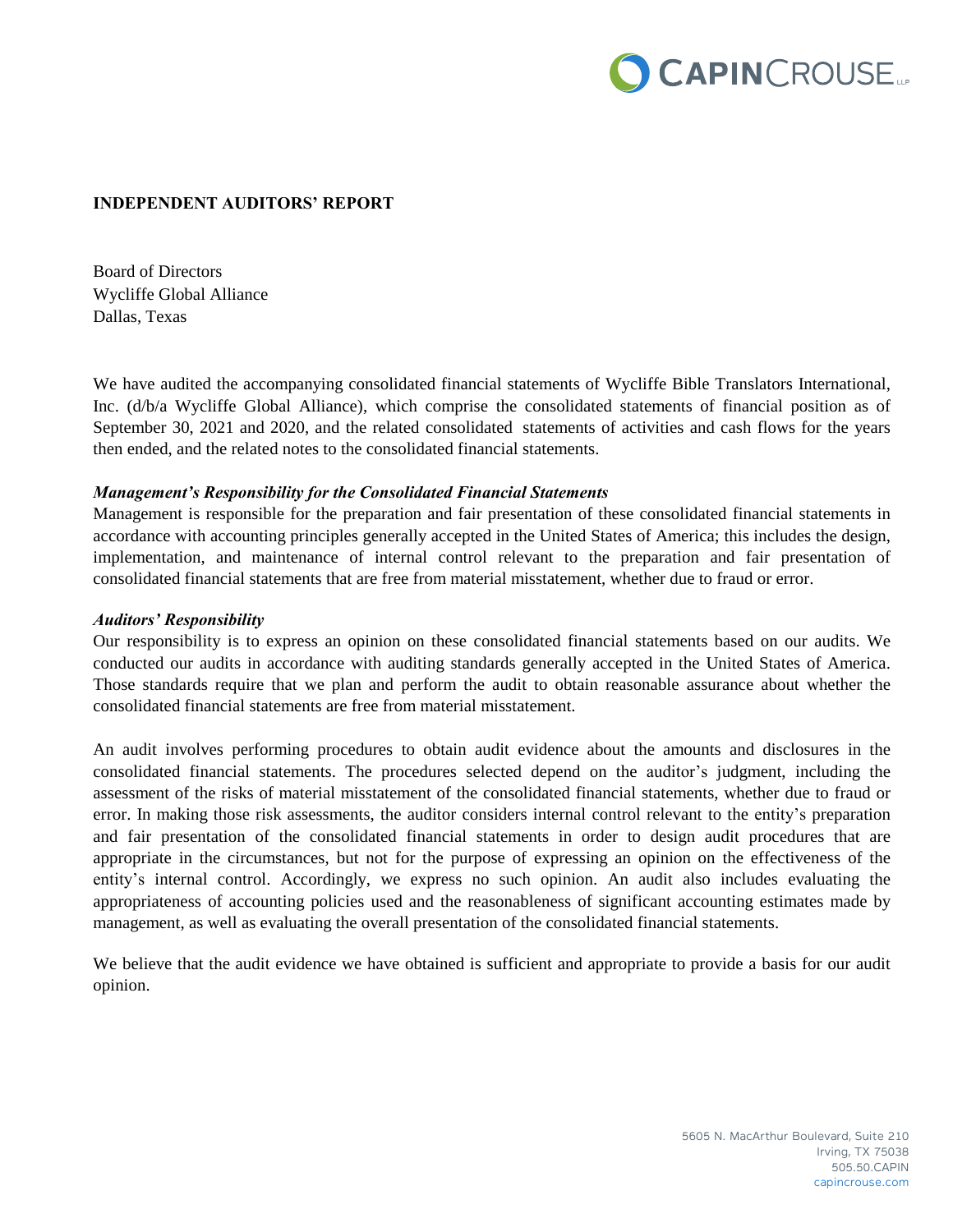Board of Directors Wycliffe Global Alliance Dallas, Texas

### *Opinion*

In our opinion, the consolidated financial statements referred to above present fairly, in all material respects, the consolidated financial position of Wycliffe Bible Translators International, Inc. (d/b/a Wycliffe Global Alliance), as of September 30, 2021 and 2020, and the changes in its net assets and cash flows for the years then ended in accordance with accounting principles generally accepted in the United States of America.

Capin Crouse LLP

Irving, Texas February 1, 2022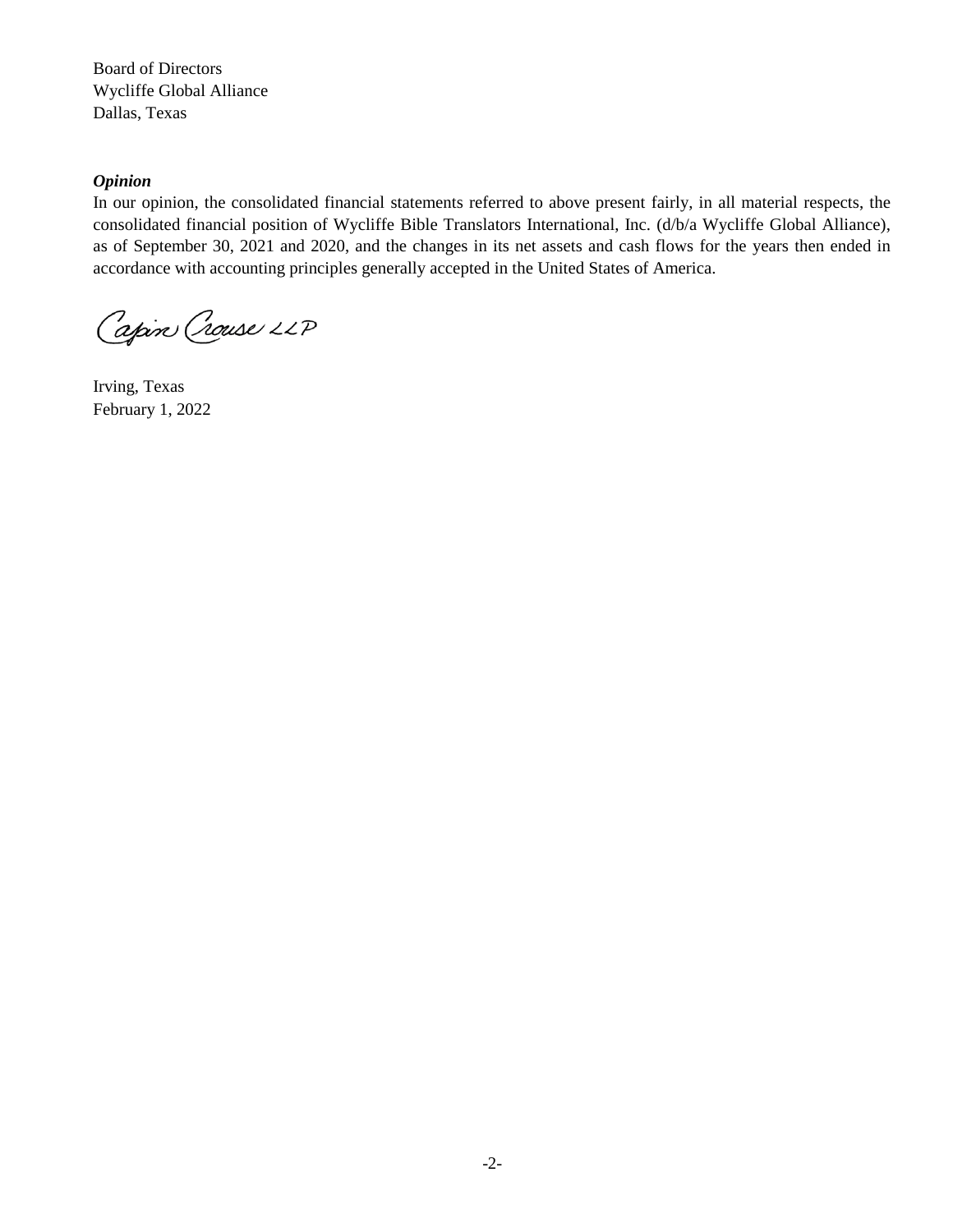## **Consolidated Statements of Financial Position**

|                                                           | September 30, |           |               |           |  |
|-----------------------------------------------------------|---------------|-----------|---------------|-----------|--|
|                                                           |               | 2021      |               | 2020      |  |
| <b>ASSETS:</b>                                            |               |           |               |           |  |
| Cash and cash equivalents                                 | \$            | 185,266   | $\mathbb{S}$  | 1,321,539 |  |
| Amounts due from staff and related entities (Note 5)      |               | 28,914    |               | 22,624    |  |
| Promise to give receivable from related entities (Note 5) |               | 468,000   |               |           |  |
| Investments (Note 2)                                      |               | 4,155,590 |               | 8,157,976 |  |
| Other assets (Note 2)                                     |               | 37,854    |               | 41,809    |  |
| <b>Total Assets</b>                                       |               | 4,875,624 | <sup>\$</sup> | 9,543,948 |  |
| <b>LIABILITIES AND NET ASSETS:</b>                        |               |           |               |           |  |
| Liabilities:                                              |               |           |               |           |  |
| Accounts payable and accrued expenses                     | \$            | 113,709   | \$            | 85,508    |  |
| Amounts due to staff and related entities (Note 5)        |               | 267,631   |               | 6,371,759 |  |
| <b>Total liabilities</b>                                  |               | 381,340   |               | 6,457,267 |  |
| Net assets:                                               |               |           |               |           |  |
| Without donor restrictions (Note 7)                       |               | 3,942,054 |               | 3,022,663 |  |
| With donor restrictions (Note 7)                          |               | 552,230   |               | 64,018    |  |
| Total net assets                                          |               | 4,494,284 |               | 3,086,681 |  |
| <b>Total Liabilities and Net Assets</b>                   |               | 4,875,624 | S             | 9,543,948 |  |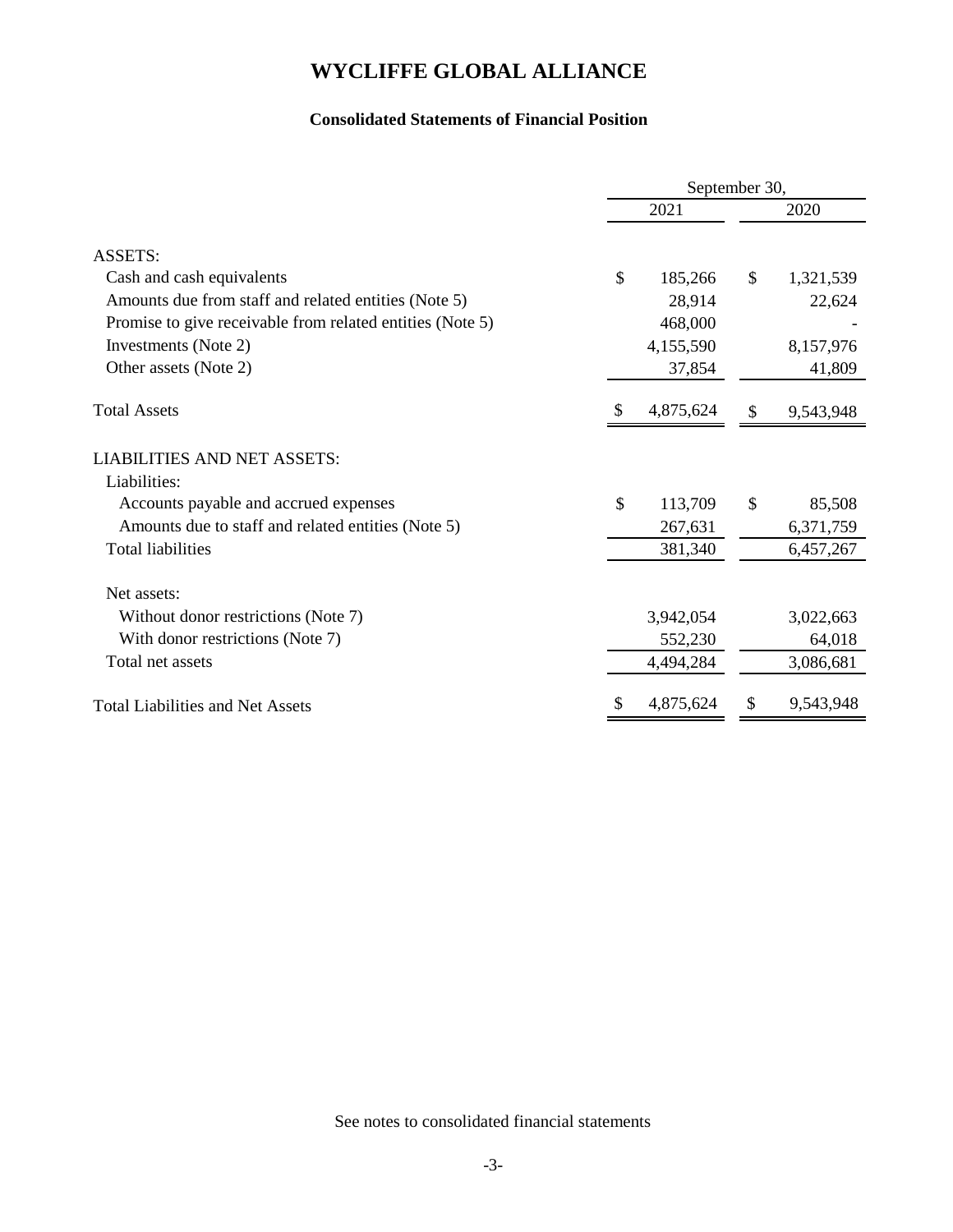## **Consolidated Statements of Activities**

|                                                | Year Ended September 30, |                      |    |              |     |           |    |               |    |              |              |           |
|------------------------------------------------|--------------------------|----------------------|----|--------------|-----|-----------|----|---------------|----|--------------|--------------|-----------|
|                                                | 2021                     |                      |    |              |     |           |    | 2020          |    |              |              |           |
|                                                |                          | <b>Without Donor</b> |    | With Donor   |     |           |    | Without Donor |    | With Donor   |              |           |
|                                                |                          | Restrictions         |    | Restrictions |     | Total     |    | Restrictions  |    | Restrictions |              | Total     |
| <b>SUPPORT AND REVENUE:</b>                    |                          |                      |    |              |     |           |    |               |    |              |              |           |
| From Alliance Organizations:                   |                          |                      |    |              |     |           |    |               |    |              |              |           |
| Contributions                                  | \$                       | 1,433,320            | \$ | 585,474      | \$. | 2,018,794 | \$ | 1,633,371     | \$ | 101,304      | $\mathbb{S}$ | 1,734,675 |
| Contributed services (Note 5):                 |                          | 2,401,666            |    |              |     | 2,401,666 |    | 2,702,095     |    |              |              | 2,702,095 |
| Interest income                                |                          | 80,713               |    |              |     | 80,713    |    | 164,563       |    |              |              | 164,563   |
| From other sources:                            |                          |                      |    |              |     |           |    |               |    |              |              |           |
| Other income                                   |                          | 27,656               |    |              |     | 27,656    |    | 24,524        |    |              |              | 24,524    |
| <b>Total Support and Revenue</b>               |                          | 3,943,355            |    | 585,474      |     | 4,528,829 |    | 4,524,553     |    | 101,304      |              | 4,625,857 |
| NET ASSETS RELEASED:                           |                          |                      |    |              |     |           |    |               |    |              |              |           |
| Satisfaction of purpose restrictions           |                          | 97,262               |    | (97, 262)    |     |           |    | 85,204        |    | (85,204)     |              |           |
| <b>OPERATING EXPENSES:</b>                     |                          |                      |    |              |     |           |    |               |    |              |              |           |
| Program services:                              |                          |                      |    |              |     |           |    |               |    |              |              |           |
| <b>Bible translation facilitation</b>          |                          | 2,039,048            |    |              |     | 2,039,048 |    | 2,684,406     |    |              |              | 2,684,406 |
| Supporting services:                           |                          |                      |    |              |     |           |    |               |    |              |              |           |
| General and administrative                     |                          | 1,064,612            |    |              |     | 1,064,612 |    | 1,225,108     |    |              |              | 1,225,108 |
| <b>Total Expenses</b>                          |                          | 3,103,660            |    |              |     | 3,103,660 |    | 3,909,514     |    |              |              | 3,909,514 |
| Change in Net Assets from operating activities |                          | 936,957              |    | 488,212      |     | 1,425,169 |    | 700,243       |    | 16,100       |              | 716,343   |
|                                                |                          |                      |    |              |     |           |    |               |    |              |              |           |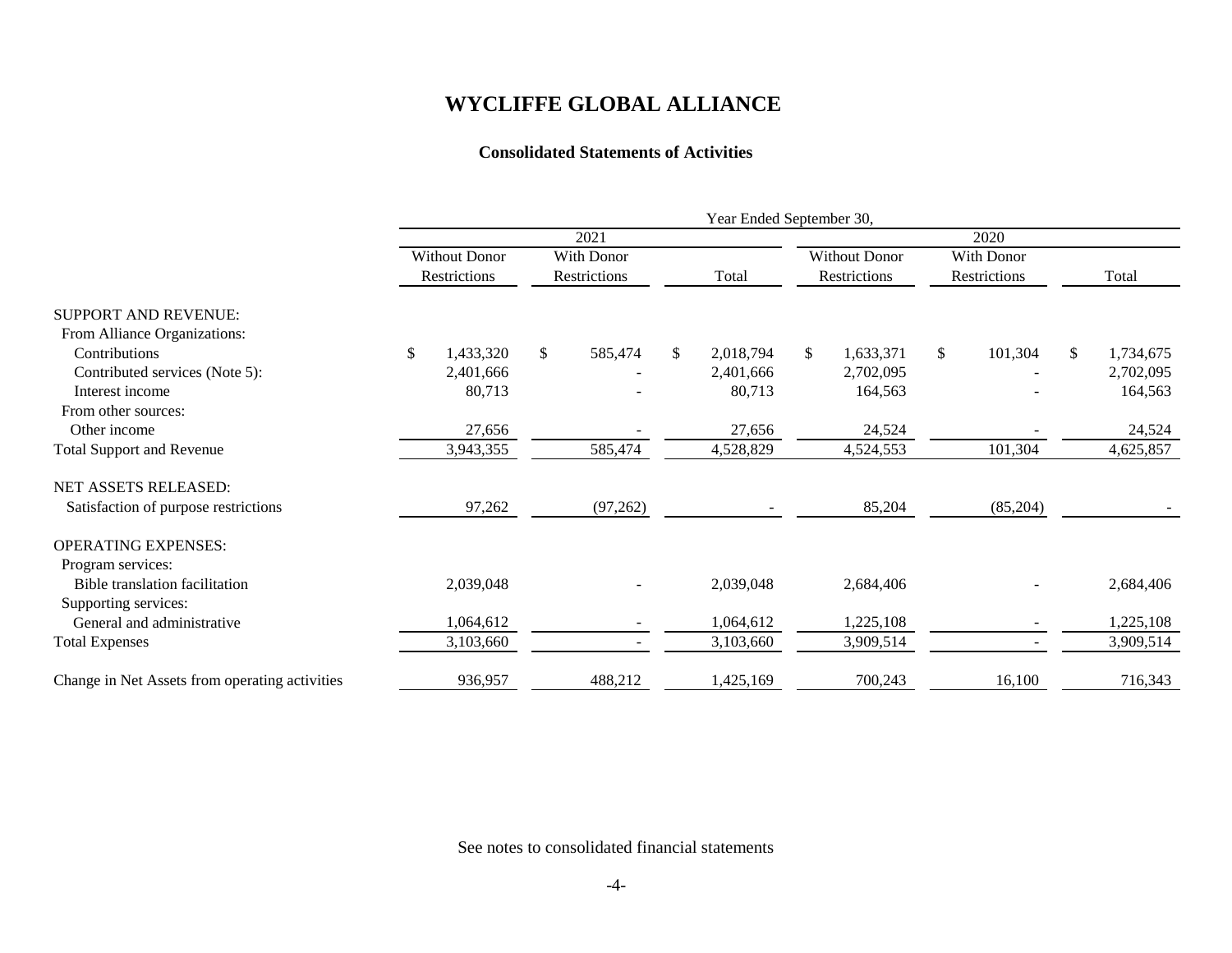## **Consolidated Statements of Activities**

|                                                                                                                                   | Year Ended September 30,             |                                   |                        |                                      |                                   |           |  |  |
|-----------------------------------------------------------------------------------------------------------------------------------|--------------------------------------|-----------------------------------|------------------------|--------------------------------------|-----------------------------------|-----------|--|--|
|                                                                                                                                   |                                      | 2021                              |                        |                                      | 2020                              |           |  |  |
|                                                                                                                                   | <b>Without Donor</b><br>Restrictions | <b>With Donor</b><br>Restrictions | Total                  | <b>Without Donor</b><br>Restrictions | <b>With Donor</b><br>Restrictions | Total     |  |  |
| NON-OPERATING ACTIVITIES:<br>Loss on transfer of Wycliffe Africa net assets<br>Change in Net Assets from non-operating activities | (17, 566)<br>(17, 566)               |                                   | (17, 566)<br>(17, 566) |                                      |                                   |           |  |  |
| Change in Net Assets                                                                                                              | 919,391                              | 488.212                           | 1,407,603              | 700,243                              | 16,100                            | 716,343   |  |  |
| Net Assets, Beginning of Year                                                                                                     | 3,022,663                            | 64,018                            | 3,086,681              | 2,322,420                            | 47,918                            | 2,370,338 |  |  |
| Net Assets, End of Year                                                                                                           | 3,942,054                            | 552,230                           | 4,494,284              | 3,022,663                            | 64,018                            | 3,086,681 |  |  |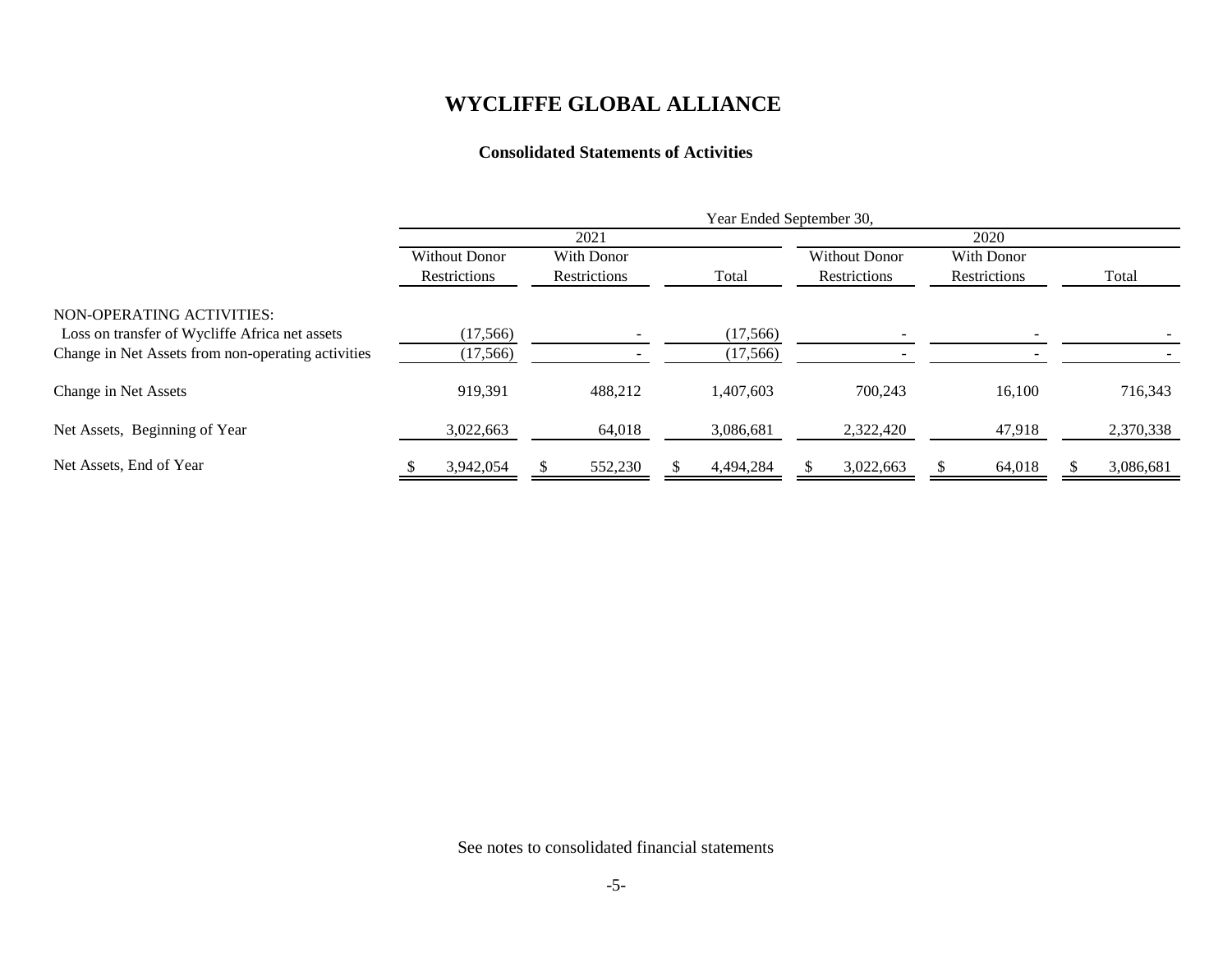### **Consolidated Statements of Cash Flows**

|                                                     | Year Ended September 30, |               |    |            |  |  |
|-----------------------------------------------------|--------------------------|---------------|----|------------|--|--|
|                                                     | 2021                     |               |    | 2020       |  |  |
| <b>CASH FLOWS FROM OPERATING ACTIVITIES:</b>        |                          |               |    |            |  |  |
| Change in net assets                                | \$                       | 1,407,603     | \$ | 716,343    |  |  |
| Changes in operating assets and liabilities:        |                          |               |    |            |  |  |
| Amounts due from staff and related entities         |                          | 178,988       |    | 54,035     |  |  |
| Promise to give from related entities               |                          | (468,000)     |    |            |  |  |
| Other assets                                        |                          | 3,955         |    | 16,657     |  |  |
| Accounts payable and accrued expenses               |                          | 28,201        |    | (16,350)   |  |  |
| Net Cash Provided by Operating Activities           |                          | 1,150,747     |    | 770,685    |  |  |
| CASH FLOWS FROM INVESTING ACTIVITIES:               |                          |               |    |            |  |  |
| Purchases of investments                            |                          | (2,030,690)   |    | (754,070)  |  |  |
| Sale of investments                                 |                          | 6,033,076     |    |            |  |  |
| Change in amounts due to staff and related entities |                          | (6, 289, 406) |    | (213,908)  |  |  |
| Net Cash Used by Investing Activities               |                          | (2, 287, 020) |    | (967, 978) |  |  |
| Change in Cash and Cash Equivalents                 |                          | (1, 136, 273) |    | (197, 293) |  |  |
| Cash and Cash Equivalents, Beginning of Year        |                          | 1,321,539     |    | 1,518,832  |  |  |
| Cash and Cash Equivalents, End of Year              | S                        | 185,266       | \$ | 1,321,539  |  |  |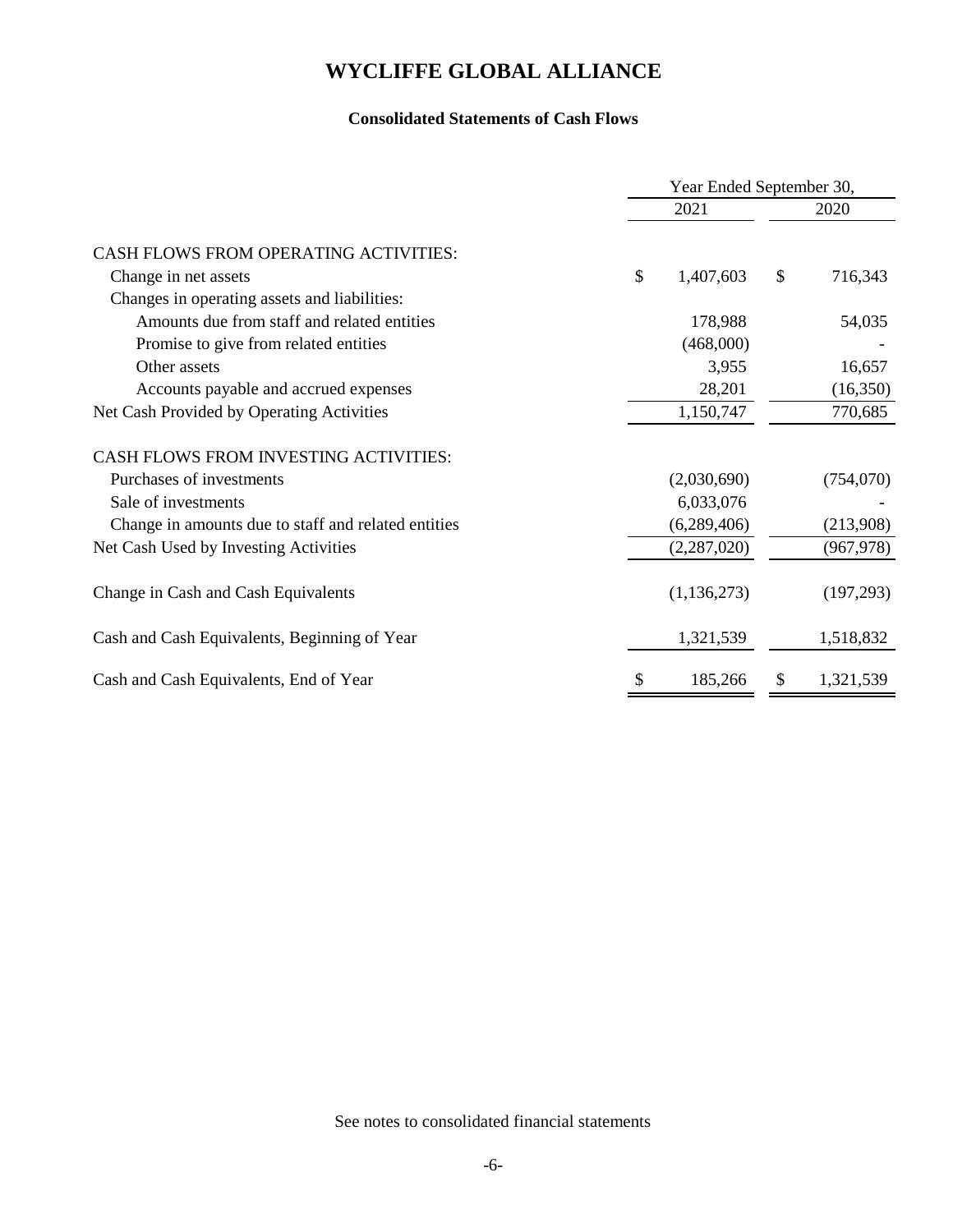### **Notes to Consolidated Financial Statements**

September 30, 2021 and 2020

### 1. NATURE OF ORGANIZATION:

Wycliffe Bible Translators International, Inc. (d/b/a Wycliffe Global Alliance) (the Alliance) is a Texas nonprofit corporation, exempt from federal income taxes under Section  $501(c)(3)$  of the Internal Revenue Code. The Alliance is classified as a public organization under Section 509(a), and not a private foundation. Contributions to it are tax deductible within the limitations prescribed by the tax code. The Alliance has offices in Singapore; Dallas, Texas; Nairobi, Kenya; and Burbach, Germany. The balances and activities related to the offices are included in these consolidated financial statements.

In November 2015, the new bylaws of the Alliance recognizing all organizations of the Alliance as one category of membership were officially passed. The organizations become known as Alliance Organizations (AOs) when they sign a covenant agreement with the Alliance.

The Alliance exists to encourage and facilitate greater partnership in reaching minority peoples with God's Word and message of hope in the languages they understand best. It promotes the efforts of the AOs (more than 100 AOs) as they engage with the worldwide Church in providing resources for Bible translation and related ministry around the globe. It also facilitates and encourages the work of participating AOs that lead Bible translation programs and serve language communities in their own nations. The Alliance and many of its AOs partner closely with Summer Institute of Linguistics, Inc. (SIL), which facilitates language based development and serves the people of the world through research, translation, and literacy.

The work of the Alliance is primarily carried out by staff that voluntarily joined an AO which assigned them to serve the Alliance. The Alliance's revenues consist primarily of contributions from AOs.

#### 2. SUMMARY OF SIGNIFICANT ACCOUNTING POLICIES:

#### BASIS OF ACCOUNTING

The consolidated financial statements of the Alliance have been prepared on the accrual basis of accounting in accordance with generally accepted accounting principles in the United States of America.

#### RELATED ENTITIES

Related entities, not included in these consolidated financial statements due to their financial and administrative independence, are listed below:

• Wycliffe Bible Translators, Inc. (Wycliffe USA) is an interdenominational, nonprofit, missionary organization with the goal of forwarding, in every way possible, the translation of the Word of God into all those languages of the world where it is needed. Wycliffe USA controls and has an economic interest in Wycliffe Foundation (WF) and the Wycliffe Seed Company Inc. (SC), and therefore both entities are consolidated into their financial statements.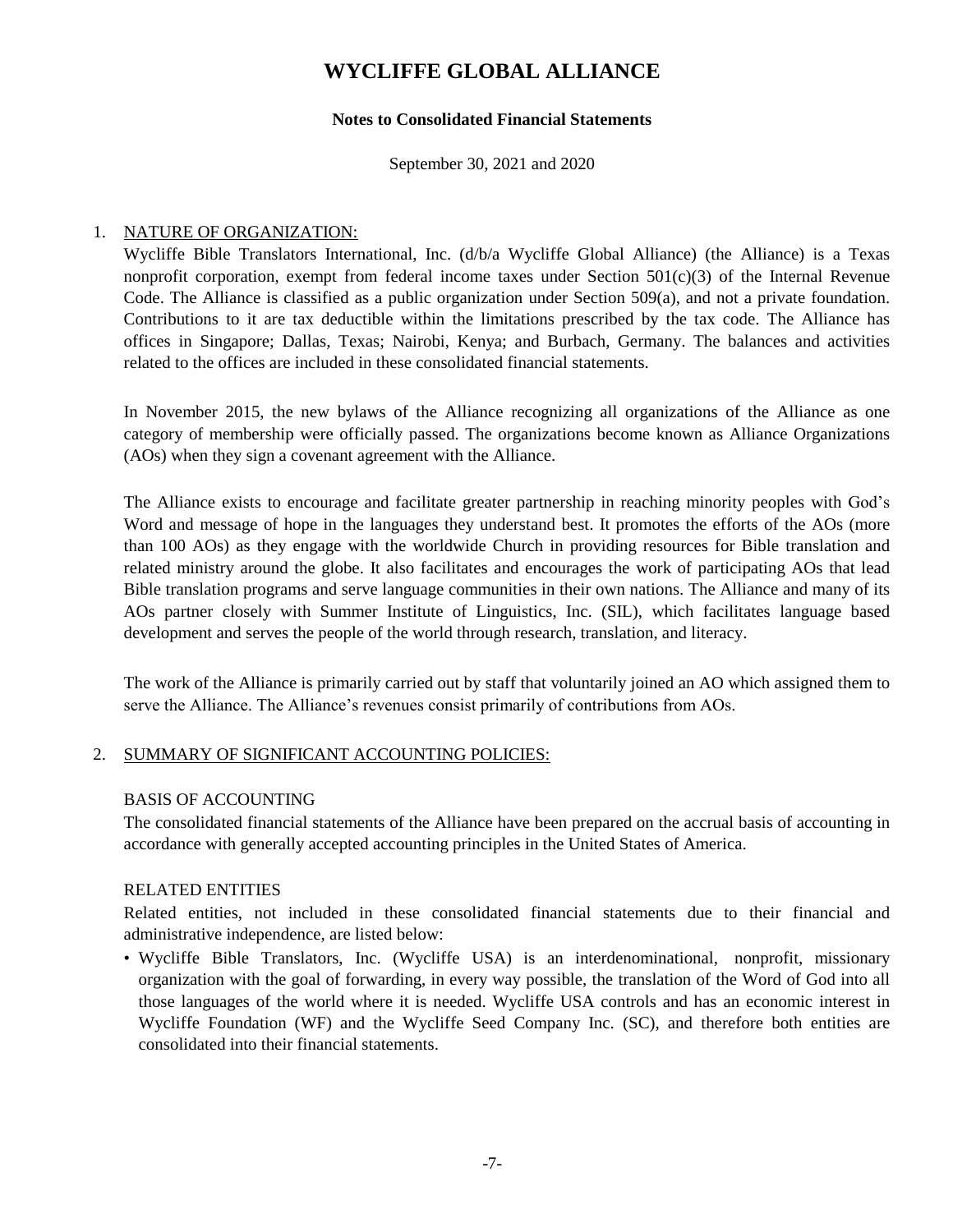### **Notes to Consolidated Financial Statements**

September 30, 2021 and 2020

### 2. SUMMARY OF SIGNIFICANT ACCOUNTING POLICIES:

### RELATED ENTITIES, continued

- Summer Institute of Linguistics, Inc. (SIL) advocates, builds capacity, and works with local communities to apply linguistic expertise that advances meaningful development, education, and engagement with Scripture. SIL's specialized contributions include linguistic research, orthography development, training in translation principles, literacy methods, mother tongue-based multilingual education, consultant help, and development of relevant tools and materials. JAARS, Inc. (JAARS) provides technical, logistic, and personnel support for field operations. SIL LEAD helps local, community-based organizations use their own language to improve their quality of life. SIL, JAARS, and SIL LEAD are consolidated for financial reporting purposes.
- RIA Charitable Investments Inc. (RIACII) exists to provide a pooled investment opportunity for certain Alliance Organizations.
- The Wycliffe Seed Company Inc. (SC), a religious non-profit corporation, works with local translators and international prayer organizations as well as financial and prayer partners in a concentrated effort to make God's Word readily available for faster church planting, effective discipleship, and greater community transformation. These partnerships ensure the Scriptures are translated accurately and provided in the most accessible forms for maximum impact in the local communities.

#### ESTIMATES

The preparation of consolidated financial statements in accordance with generally accepted accounting principles in the United States of America requires management to make estimates and assumptions that affect the reported amounts of assets and liabilities, disclosure of contingent assets and liabilities at the date of the consolidated financial statements and the reported amounts of revenues and expenses during the reporting period. Actual results could differ from these estimates.

## PRINCIPLES OF CONSOLIDATION

As of September 30, 2020, the report included the Alliance and Wycliffe Africa because Wycliffe Africa was under the control of the Alliance. All inter-organizational transactions were eliminated. In July 2021, the Alliance gave up control of Wycliffe Africa. Therefore, as of September 30, 2021, Wycliffe Africa is no longer consolidated with the Alliance and a loss on the transfer of Wycliffe Africa net asset of \$17,566 is reflected on the consolidated statement of activities for the year ended September 30, 2021.

## CASH AND CASH EQUIVALENTS

Cash consists primarily of checking accounts deposited with financial institutions and a cash deposit with a related entity. From time to time, balances in these accounts may exceed federally insured limits. As of September 30, 2021 and 2020, the Alliance had approximately \$53,000 and \$1,300,000 of cash balances on deposit that exceeded federally insured limits, respectively. The Alliance has not experienced any losses in such accounts and does not believe it is exposed to any significant credit risk on cash and cash equivalents.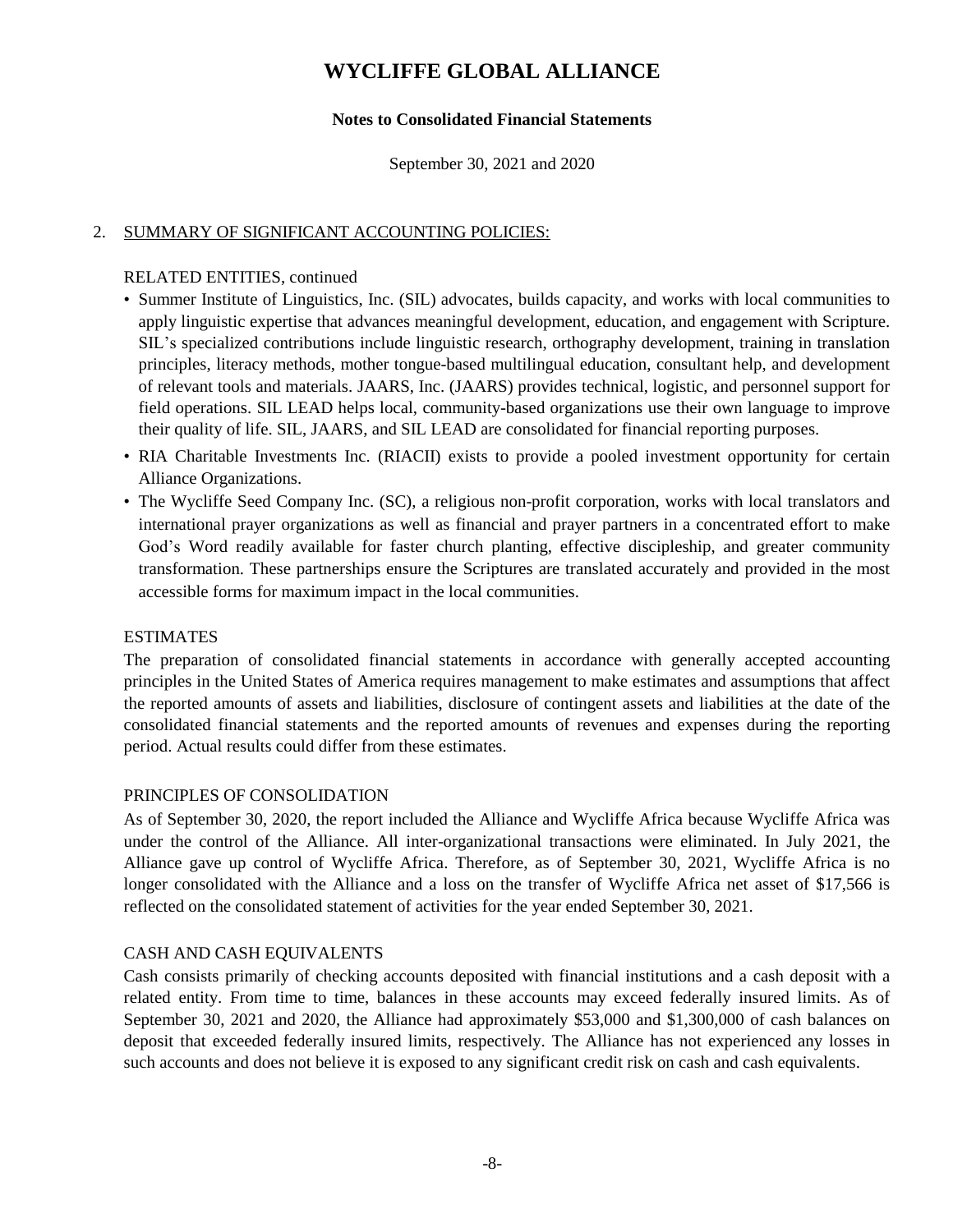#### **Notes to Consolidated Financial Statements**

September 30, 2021 and 2020

### 2. SUMMARY OF SIGNIFICANT ACCOUNTING POLICIES, continued:

### CASH AND CASH EQUIVALENTS, continued

As of September 30, 2021 and 2020, the Alliance had \$185,678 and \$1,114,658, respectively, deposited with a related entity functioning as a money market account (see Note 5). The Alliance had a negative balance of \$185,678 with the related entity as of September 30, 2021, after transferring cash to investments. The negative \$185,678 is reflected in Amounts due to staff and related entities on the consolidated statement of financial position. The Alliance holds 69% and 8% of its cash in accounts outside the United States as of September 30, 2021 and 2020, respectively.

### INVESTMENTS

Investments consist of funds placed with RIACII. RIACII operates as an investment pool available to certain AOs and SIL. Funds deposited with RIACII are invested in a variety of fixed income securities including U.S. Treasury issues, corporate bonds, and mortgage backed bonds, which borrow and pay in U.S. dollars. RIACII carries two investment pools. The short-term portfolio functions similarly to a money market fund and pays interest at a stated rate, as determined from time to time by the board of directors, (2% for both the years ended September 30, 2021 and 2020), to participants in proportion to the amount they have on deposit in the pool. The short-term portfolio is carried at cost, which is determined based on the value of actual deposits made plus accrued interest. The long-term portfolio does not pay out interest, but allocates all net income or loss to the participant's deposit in the pool. The Alliance did not have any investments in the long-term pool as of September 30, 2021 or 2020.

Interest income earned and reinvested by the Alliance for the years ended September 30, 2021 and 2020, was \$80,713 and \$164,563, respectively, and is included in interest income on the consolidated statements of activities. As of September 30, 2021 and 2020, RIACII reported total assets with a fair value of approximately \$97,178,000 and \$87,918,000, respectively, of which the Alliance holds \$4,155,590 (4%) and \$8,157,976 (9%), respectively. In December 2020, the Alliance transferred responsibility to SIL for the amounts due to Alliance Organization of \$6,033,076, including a transfer of investments to SIL for the same amount. Credit risk is the failure of another party to perform in accordance with the contract terms. The Alliance is exposed to credit risk for the amount invested in the pool, which management believes is mitigated because the RIACII investment pool is only available to a small closed-group of affiliated entities with common missional purposes, and RIACII has a limited scope of business as a supporting organization to the small closed-group of affiliated organizations.

Balances the Alliance holds and invests for non-U.S. AOs are included in "Cash and cash equivalents" and "Investments" and are classified as "Amounts due to staff and related entities" on the consolidated statements of financial position (see Note 5). Interest (1.20% for both the years ending September 30, 2021 and 2020) is paid on these AO balances in proportion to the amount they have on deposit in the pool through the Alliance. Interest paid for the years ended September 30, 2021 and 2020, was \$20,037 and \$75,496, respectively, and is included in general and administrative expenses on the consolidated statements of activities.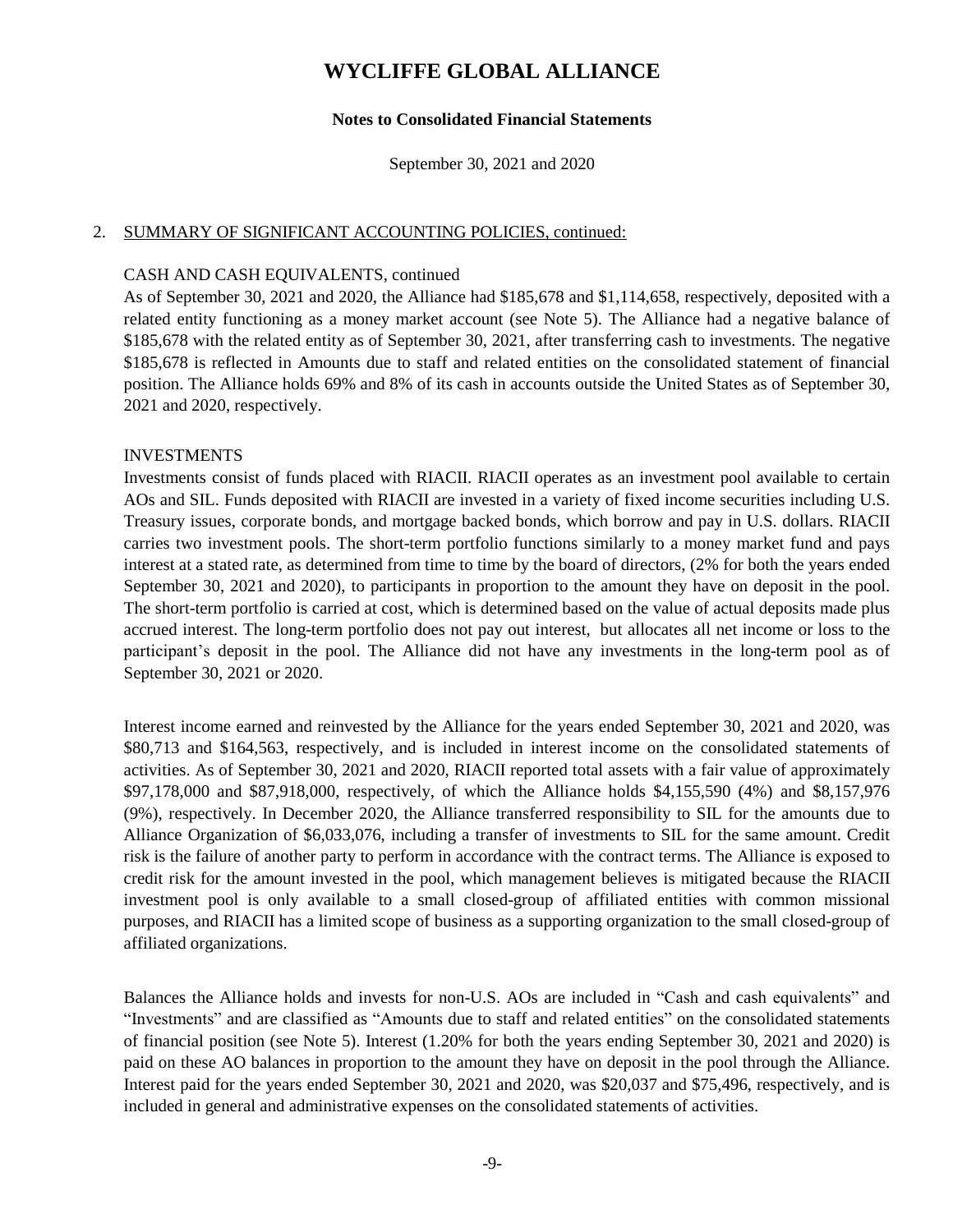### **Notes to Consolidated Financial Statements**

September 30, 2021 and 2020

### 2. SUMMARY OF SIGNIFICANT ACCOUNTING POLICIES, continued:

#### OTHER ASSETS

Other assets include various prepaid expenses, receivables and fixed assets.

### NET ASSETS

The net assets of the Alliance are classified into net asset categories according to externally (donor) imposed restrictions as follows:

*Net assets without donor restrictions* include gifts for the general operations of the Alliance, funds designated for specific uses by the board of directors, and equity in property and equipment.

*Net assets with donor restrictions* include gifts for which donor-imposed restrictions have not been met, but for which the ultimate purpose of the proceeds is not restricted in perpetuity.

### SUPPORT AND REVENUE

Support is recognized when cash is received, unconditional promises are made, and when ownership of donated assets is transferred. AOs assess contribution income at rates that range from 0% to 15%. Some of this assessment is passed to the Alliance as a contribution to be used for general and administrative expenses. This assessment contribution is classified as net assets without donor restrictions at the time the Alliance receives the contribution. The Alliance received \$1,649,751 in contributions from the United States and \$369,043 from the rest of the world as of September 30, 2021. It received \$1,325,204 and \$409,471 respectively, as of September 30, 2020.

## CONTRIBUTED SERVICES

Contributed services represent the value of the staff provided by the AOs. These services are recorded at the estimated fair value of the labor received. The Alliance recorded \$736,537 and \$1,100,320 of contributed services in the United States and \$1,665,129 and \$1,601,775 throughout the rest of the world as of September 30, 2021 and 2020.

#### ALLOCATION OF EXPENSES

The costs of providing program and supporting services are allocated and summarized on a functional basis in the consolidated statements of activities. All expenses are recorded when incurred in accordance with the accrual basis of accounting. Labor costs are allocated between program and administration based on estimates of time. Other costs are allocated based on the nature of the activity.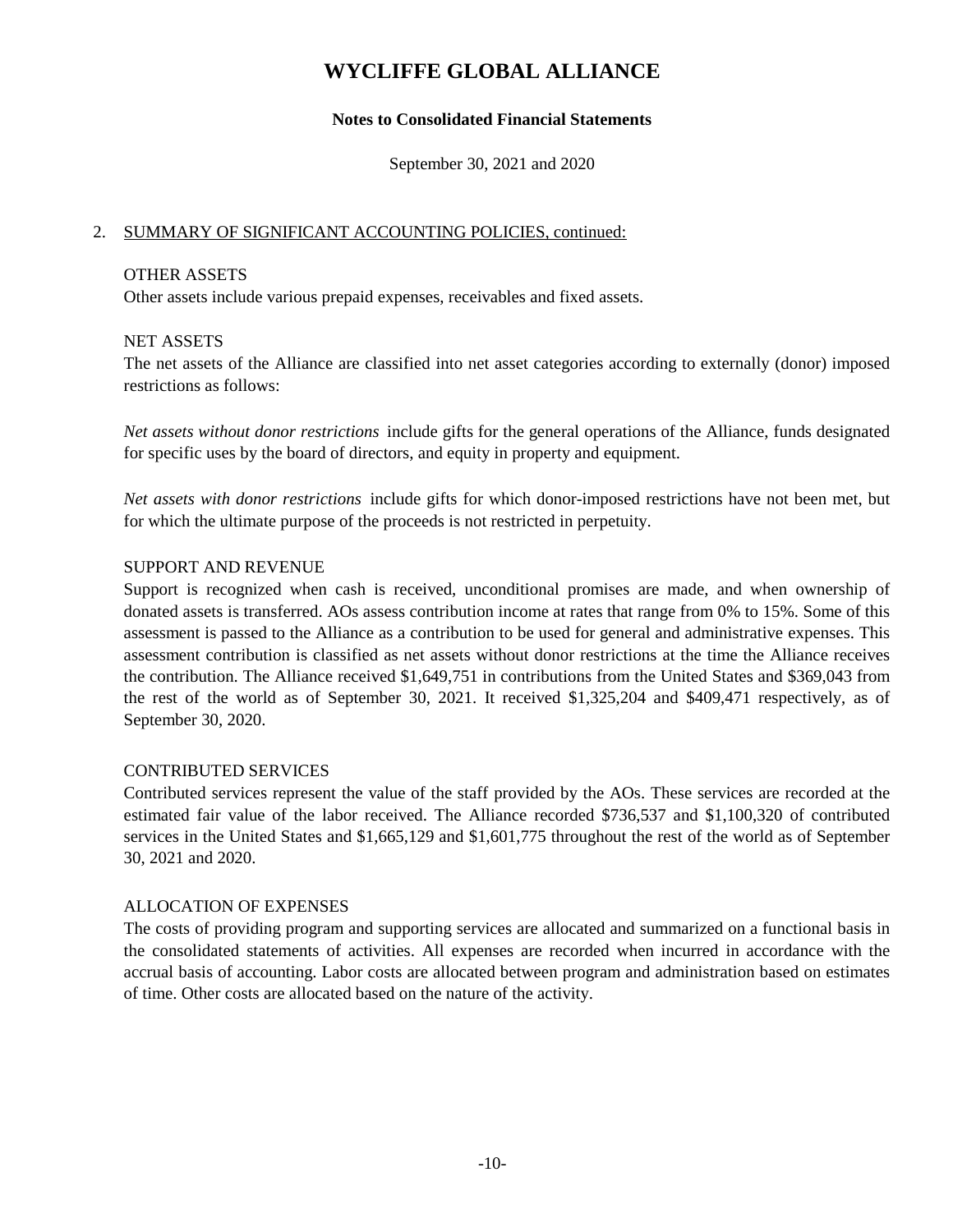### **Notes to Consolidated Financial Statements**

September 30, 2021 and 2020

### 2. SUMMARY OF SIGNIFICANT ACCOUNTING POLICIES, continued:

### FOREIGN CURRENCY

The financial activities of the area offices are recorded and maintained in U.S. dollars. Contributions received and expenses paid in foreign currencies are recorded in U.S. dollars using the exchange rate applicable on the date of the transactions. Any resulting gains or losses on currency exchanges are included in other income on the consolidated statements of activities. For the year ending September 30, 2021, total gains on currency exchanges were \$1,361. For the year ending September 30, 2020, total gains on currency exchanges were \$1,075. The consolidated statements of financial position reflects the value of foreign currency accounts in U.S. dollars using the exchange rate as of September 30, 2021 and 2020, respectively.

### RECENTLY ISSUED ACCOUNTING STANDARDS

In 2018, FASB issued Accounting Standards Update (ASU) No. 2018-08, Not-for-Profit Entities (Topic 958)–*Clarifying the Scope and the Accounting Guidance for Contributions Received and Contributions Made* . The Alliance adopted the provisions of this new standard as a resource recipient in the current year. Adoption of this standard did not have a material effect on the consolidated financial statements.

#### SUBSEQUENT EVENTS

Subsequent events have been evaluated through February 1, 2022, which represents the date the consolidated financial statements were available to be issued. Subsequent events after that date have not been evaluated.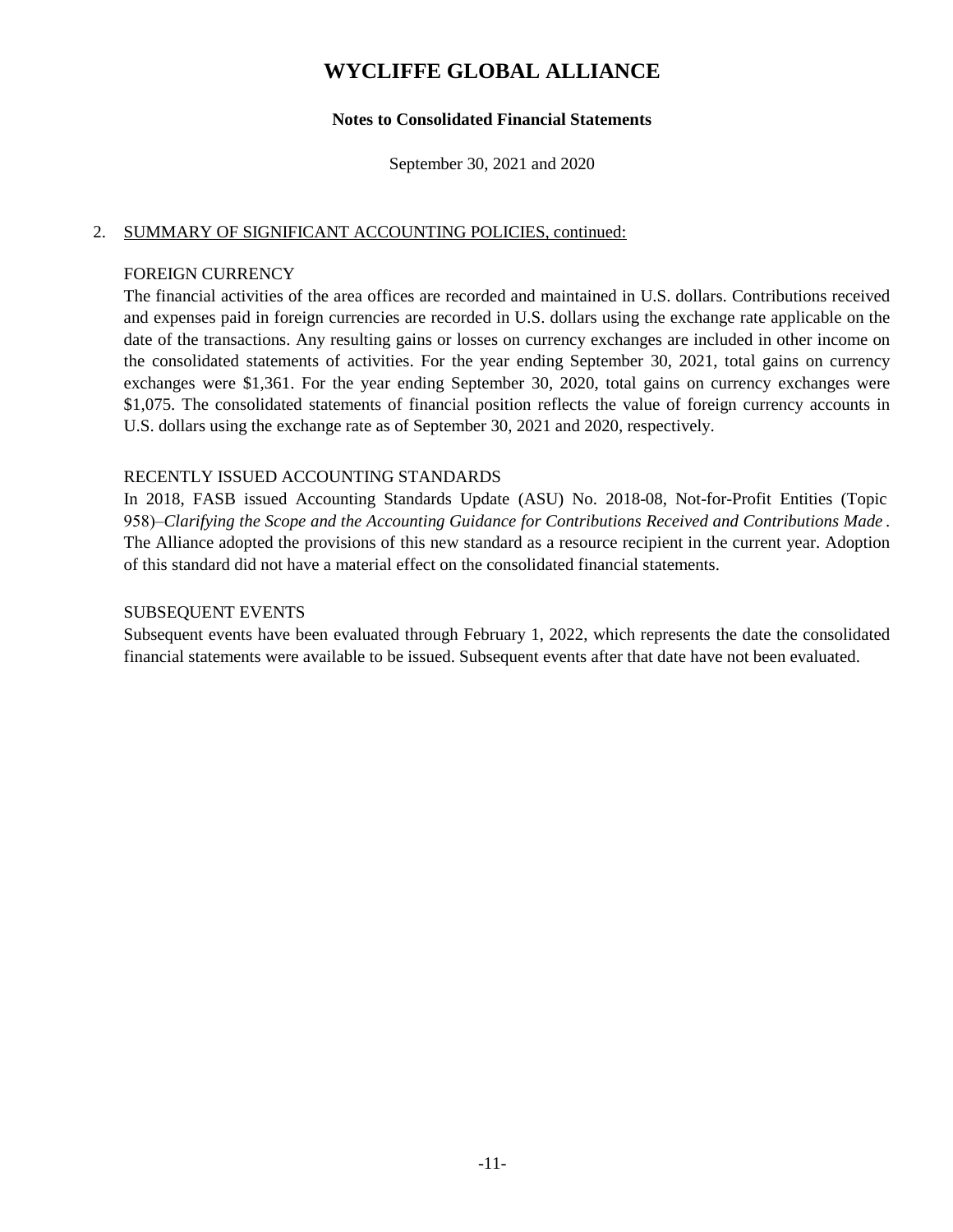#### **Notes to Consolidated Financial Statements**

September 30, 2021 and 2020

### 3. LIQUIDITY AND FUNDS AVAILABLE:

The following reflects the Alliance's financial assets as of the consolidated statement of financial position date, reduced by amounts not available for general use because of contractual or donor-imposed restrictions within one year of the consolidated statements of financial position dates. Amounts not available include amounts set aside for reserves designated by the board that could be drawn upon if the governing board approves that action.

|                                                                         | September 30, |            |               |             |  |
|-------------------------------------------------------------------------|---------------|------------|---------------|-------------|--|
|                                                                         | 2021          |            |               | 2020        |  |
| Financial assets:                                                       |               |            |               |             |  |
| Cash and cash equivalents                                               | \$            | 185,266    | <sup>\$</sup> | 1,321,539   |  |
| Amounts due from staff and related entities                             |               | 28,914     |               | 22,624      |  |
| Promise to give from related entities                                   |               | 468,000    |               |             |  |
| Investments                                                             |               | 4,155,590  |               | 8,157,976   |  |
|                                                                         |               | 4,837,770  |               | 9,502,139   |  |
| Less those unavailable for general expenditure within one year, due to: |               |            |               |             |  |
| Funds held for Alliance Organizations                                   |               |            |               | (6,261,136) |  |
| Board designated funds-global gathering conference                      |               | (665, 673) |               | (622, 673)  |  |
|                                                                         |               | (665, 673) |               | (6,883,809) |  |
| Financial assets available to meet cash needs for                       |               |            |               |             |  |
| general expenditures within one year                                    |               | 4,172,097  | -S            | 2,618,330   |  |
|                                                                         |               |            |               |             |  |

As part of the Alliance's liquidity management, it has a policy to structure its financial assets to be available as its general expenditures, liabilities, and other obligations come due. As of September 30, 2021 and 2020, the Alliance has approximately \$665,000 and \$623,000, respectively, of board designated funds that could be liquidated upon approval from the board in support of general expenditures within one year.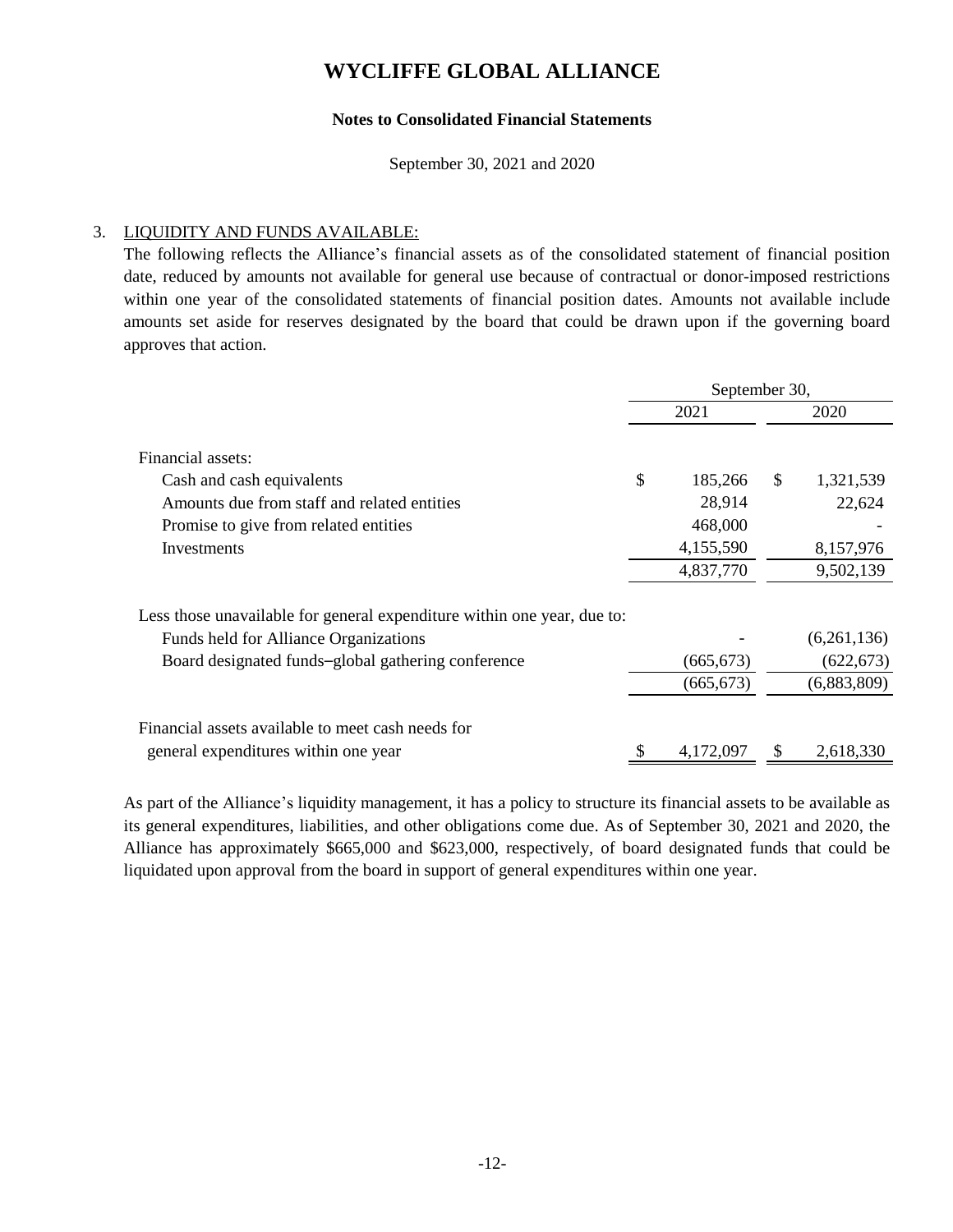## **Notes to Consolidated Financial Statements**

September 30, 2021 and 2020

## 4. NATURAL CLASSIFICATION OF EXPENSES:

The following consists of expenses by natural classification for the year ended September 30, 2021:

|                                        | Program<br>Services |           | General and<br>Administrative |           | Total<br><b>Expenses</b> |           |
|----------------------------------------|---------------------|-----------|-------------------------------|-----------|--------------------------|-----------|
| Salary, benefits, and donated labor    | \$                  | 1,801,595 | \$                            | 895,429   | $\mathbb{S}$             | 2,697,024 |
| Professional services                  |                     | 17,379    |                               | 79,013    |                          | 96,392    |
| Facilities, equipment, and maintenance |                     | 54,128    |                               | 27,513    |                          | 81,641    |
| Travel                                 |                     | 70,059    |                               | 5,918     |                          | 75,977    |
| Grants and contributions               |                     | 51,030    |                               | 20,106    |                          | 71,136    |
| Training                               |                     | 13,466    |                               | 2,158     |                          | 15,624    |
| Other                                  |                     | 31,391    |                               | 34,475    |                          | 65,866    |
|                                        |                     |           |                               |           |                          |           |
|                                        | \$                  | 2,039,048 | \$                            | 1,064,612 |                          | 3,103,660 |

The following consists of expenses by natural classification for the year ended September 30, 2020:

|                                        | Program<br>Services |           | General and<br>Administrative |           | Total<br><b>Expenses</b> |           |
|----------------------------------------|---------------------|-----------|-------------------------------|-----------|--------------------------|-----------|
|                                        |                     |           |                               |           |                          |           |
| Salary, benefits, and donated labor    | \$                  | 2,283,328 | \$                            | 898,420   | \$                       | 3,181,748 |
| Professional services                  |                     | 20,822    |                               | 84,686    |                          | 105,508   |
| Facilities, equipment, and maintenance |                     | 86,358    |                               | 43,413    |                          | 129,771   |
| Travel                                 |                     | 212,644   |                               | 64,183    |                          | 276,827   |
| Grants and contributions               |                     | 14,802    |                               | 1,642     |                          | 16,444    |
| Training                               |                     | 17,096    |                               | 23,340    |                          | 40,436    |
| Other                                  |                     | 49,356    |                               | 109,424   |                          | 158,780   |
|                                        |                     |           |                               |           |                          |           |
|                                        |                     | 2,684,406 | S                             | 1,225,108 |                          | 3,909,514 |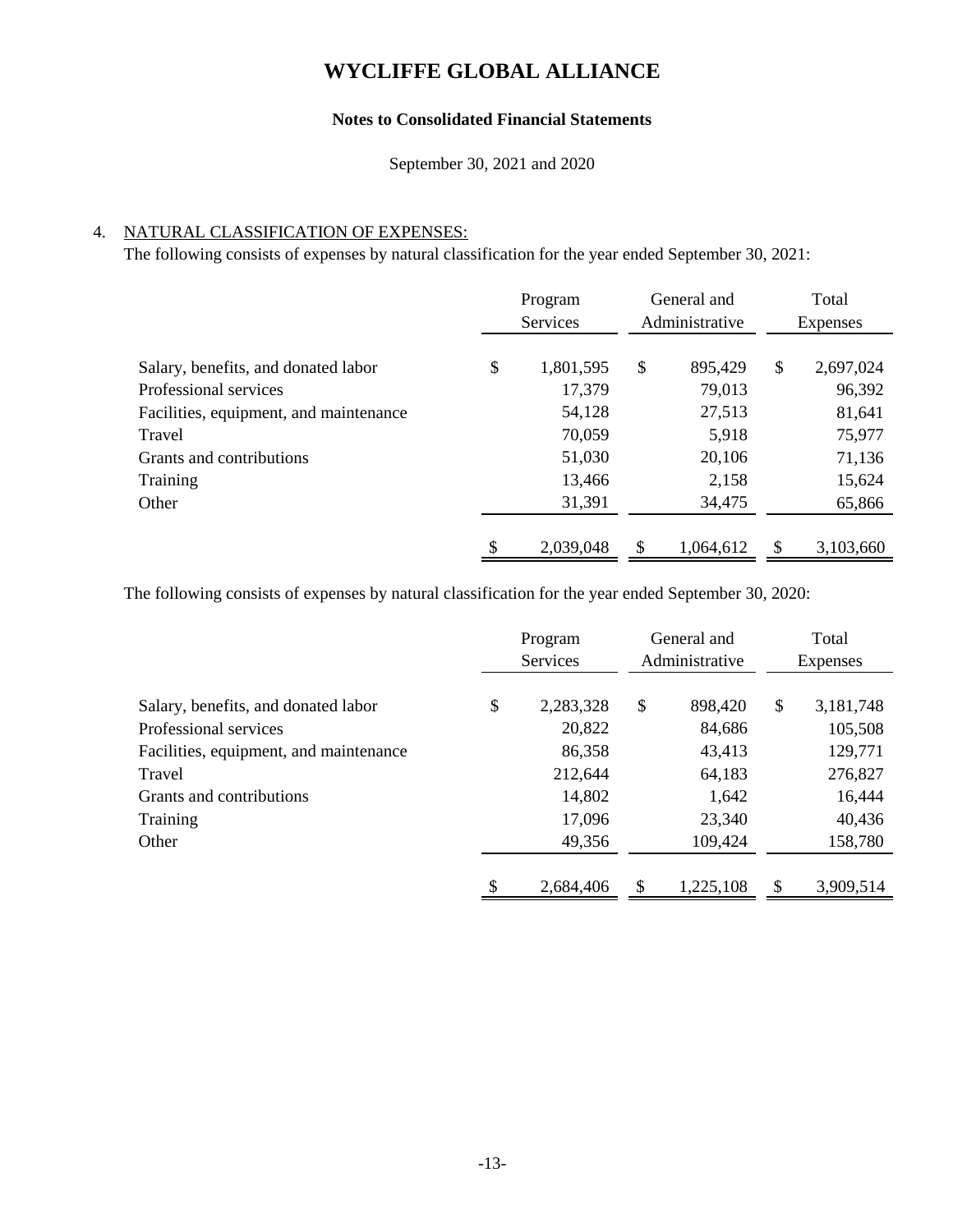## **Notes to Consolidated Financial Statements**

September 30, 2021 and 2020

## 5. TRANSACTIONS WITH RELATED ENTITIES:

The Alliance had cash and investments with related entities as follows:

|               | September 30,   |                           |           |  |  |
|---------------|-----------------|---------------------------|-----------|--|--|
|               | 2021            | 2020                      |           |  |  |
| Cash:         |                 |                           |           |  |  |
| <b>SIL</b>    | \$<br>$\sim$    | \$                        | 1,114,658 |  |  |
| Investments:  |                 |                           |           |  |  |
| <b>RIACII</b> | 4,155,590       |                           | 8,157,976 |  |  |
|               |                 |                           |           |  |  |
|               | \$<br>4,155,590 | $\boldsymbol{\mathsf{S}}$ | 9,272,634 |  |  |

The Alliance had accounts receivable and payable with related entities as follows:

|                               |            | September 30, 2021 |    |         |  |  |
|-------------------------------|------------|--------------------|----|---------|--|--|
|                               | Receivable |                    |    | Payable |  |  |
| <b>Alliance Organizations</b> | \$         | 489,880            | \$ | 23,209  |  |  |
| SIL                           |            | 7,034              |    | 202,624 |  |  |
| Staff and other               |            |                    |    | 41,798  |  |  |
|                               | \$         | 496,914            | \$ | 267,631 |  |  |

The Alliance received support from and provided support to various related entities. Such amounts included in revenue and expenses were as follows:

|                                               |    | Year Ended September 30, 2021 |             |        |  |
|-----------------------------------------------|----|-------------------------------|-------------|--------|--|
|                                               |    | Received from                 | Provided to |        |  |
| <b>Alliance Organizations</b><br><b>JAARS</b> | S. | 4,412,160<br>8,300            |             | 61,131 |  |
|                                               | \$ | 4,420,460                     |             | 61,131 |  |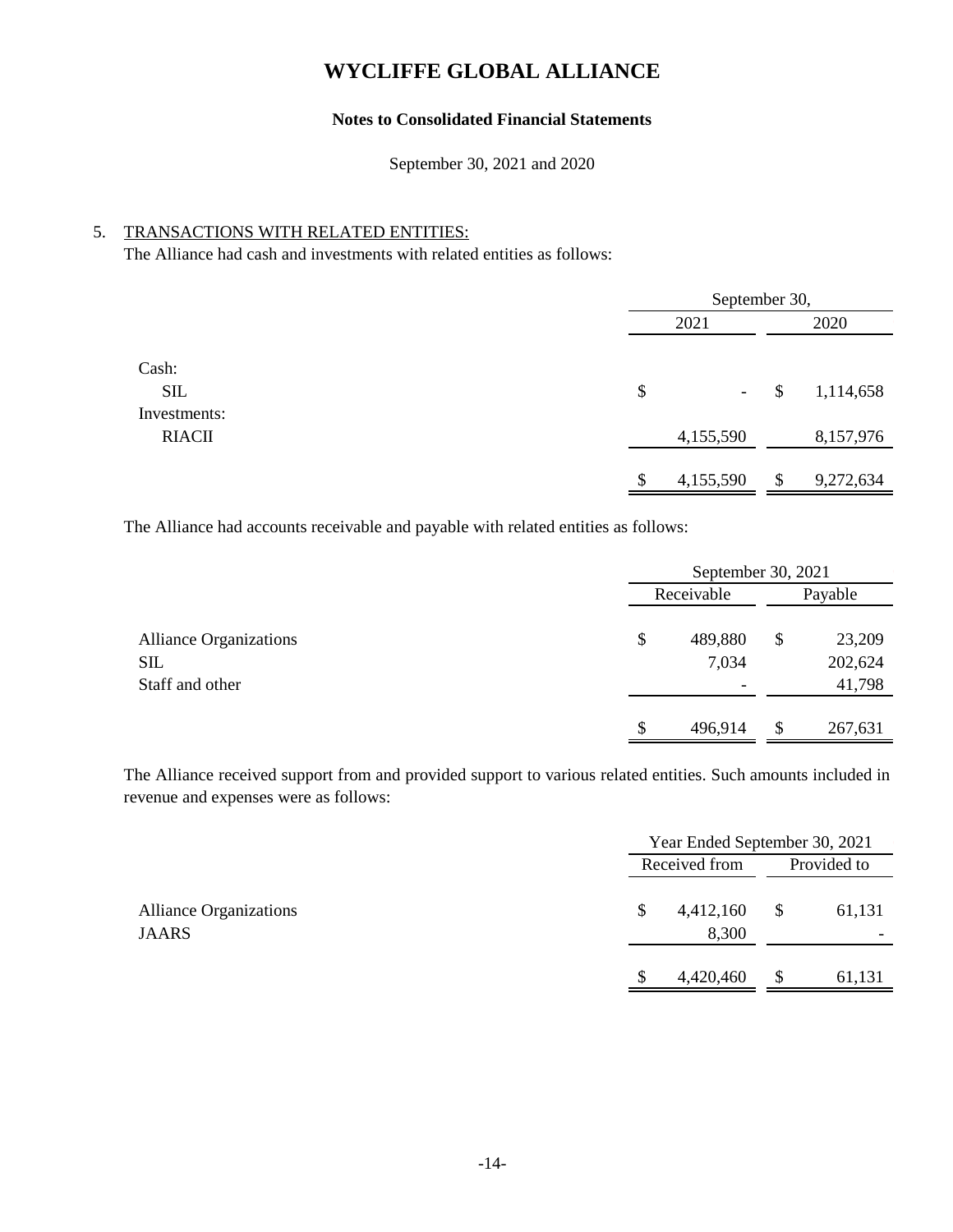### **Notes to Consolidated Financial Statements**

September 30, 2021 and 2020

#### 5. TRANSACTIONS WITH RELATED ENTITIES, continued:

The Alliance had accounts receivable and payable with related entities as follows:

|                                                         | September 30, 2020 |            |    |           |  |
|---------------------------------------------------------|--------------------|------------|----|-----------|--|
|                                                         |                    | Receivable |    |           |  |
| <b>Alliance Organizations</b>                           | \$                 | 20,078     | \$ | 63,605    |  |
| Non-U.S. Alliance Organization's deposits in RIACII/SIL |                    |            |    | 6,261,136 |  |
| <b>SIL</b>                                              |                    | 2,277      |    | 3,423     |  |
| Staff and other                                         |                    | 269        |    | 43,595    |  |
|                                                         |                    |            |    |           |  |
|                                                         | \$                 | 22,624     |    | 6,371,759 |  |

The Alliance received support from and provided support to various related entities. Such amounts included in revenue and expenses were as follows:

| Year Ended September 30, 2020 |  |             |  |
|-------------------------------|--|-------------|--|
| Received from                 |  | Provided to |  |
| 4,436,770                     |  | 9,331       |  |
| 4,436,770                     |  | 9,331       |  |
|                               |  |             |  |

The value of contributed services received through AOs and assigned to the Alliance is \$2,401,666 and \$2,702,095 respectively, for the years ended September 30, 2021 and 2020. For the year ended September 30, 2021, \$816,398 was for staff performing management and general functions, and \$1,585,268 was for staff performing Bible translation promotion and related program functions. For the year ended September 30, 2020, \$799,801 was for staff performing management and general functions, and \$1,902,294 was for staff performing Bible translation promotion and related program functions.

## 6. OPERATING LEASES:

The Africa Area office leases office space from local Alliance and partner organizations. The Africa Area lease is renewable every two years. For the years ended September 30, 2021 and 2020, rent expense for this lease totaled \$22,850 and \$29,493, respectively, which is included in total rent expense of \$30,080 and \$49,301, respectively. Other rent includes offices leased from AOs on a month to month basis.